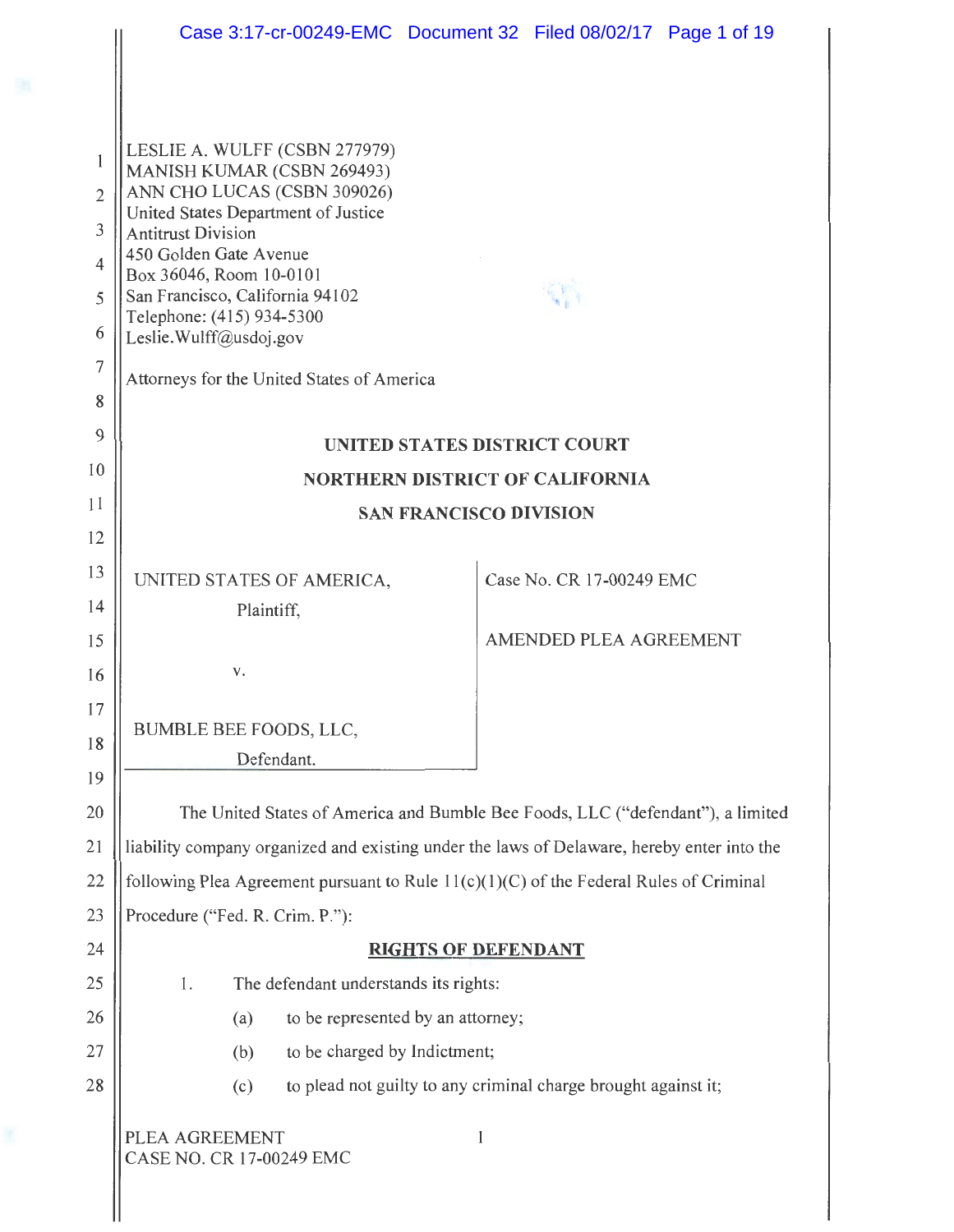(d) to have a trial by jury, at which it would be presumed not guilty of the charge and the United States would have to prove every essential element of the charged offense beyond a reasonable doubt for it to be found guilty;

(e) to confront and cross-examine witnesses against it and to subpoena witnesses in its defense at trial;

(f) to appeal its conviction if it is found guilty; and

(g) to appeal the imposition of sentence against it.

### **AGREEMENT TO PLEAD GUILTY AND WAIVE CERTAIN RIGHTS**

9 10 11 12 13 14 15 16 17 18 19 20 21 22 23 24 25 26 27 28 2. The defendant knowingly and voluntarily waives the rights set out in subparagraphs l(b)-(g) above. The defendant also knowingly and voluntarily waives the right to file any appeal, any collateral attack, or any other writ or motion, including but not limited to an appeal under 18 U.S.C. § 3742, that challenges the sentence imposed by the Court if that sentence is consistent with or below the recommended sentence in Paragraph 9 of this Plea Agreement, regardless of how the sentence is determined by the Court. For purposes of the waiver of appeal, the sentence imposed is deemed consistent with or below the recommended sentence in Paragraph 9 even if the sentence imposed includes a term of probation if it is otherwise consistent with or below the recommended sentence in Paragraph 9, unless the term of probation exceeds the length authorized by 18 U.S.C. § 356l(c). This agreement does not affect the rights or obligations of the United States as set forth in 18 U.S.C. § 3742(b)-(c). Nothing in this paragraph, however, will act as a bar to the defendant perfecting any legal remedies it may otherwise have on appeal or collateral attack respecting claims of ineffective assistance of counsel or prosecutorial misconduct. The defendant agrees that there is currently no known evidence of ineffective assistance of counsel or prosecutorial misconduct. Pursuant to Fed. R. Crim. P. 7(b), the defendant will waive indictment and plead guilty to a one-count Information to be filed in the United States District Court for the Northern District of California. The Information will charge the defendant with participating in a conspiracy to suppress and eliminate competition by reaching agreements to fix, raise, and maintain the prices of packaged seafood sold in the United States beginning at least as early as the first quarter of 2011 and

PLEA AGREEMENT 2 CASE NO. CR 17-00249 EMC

2

1

3

4

5

6

7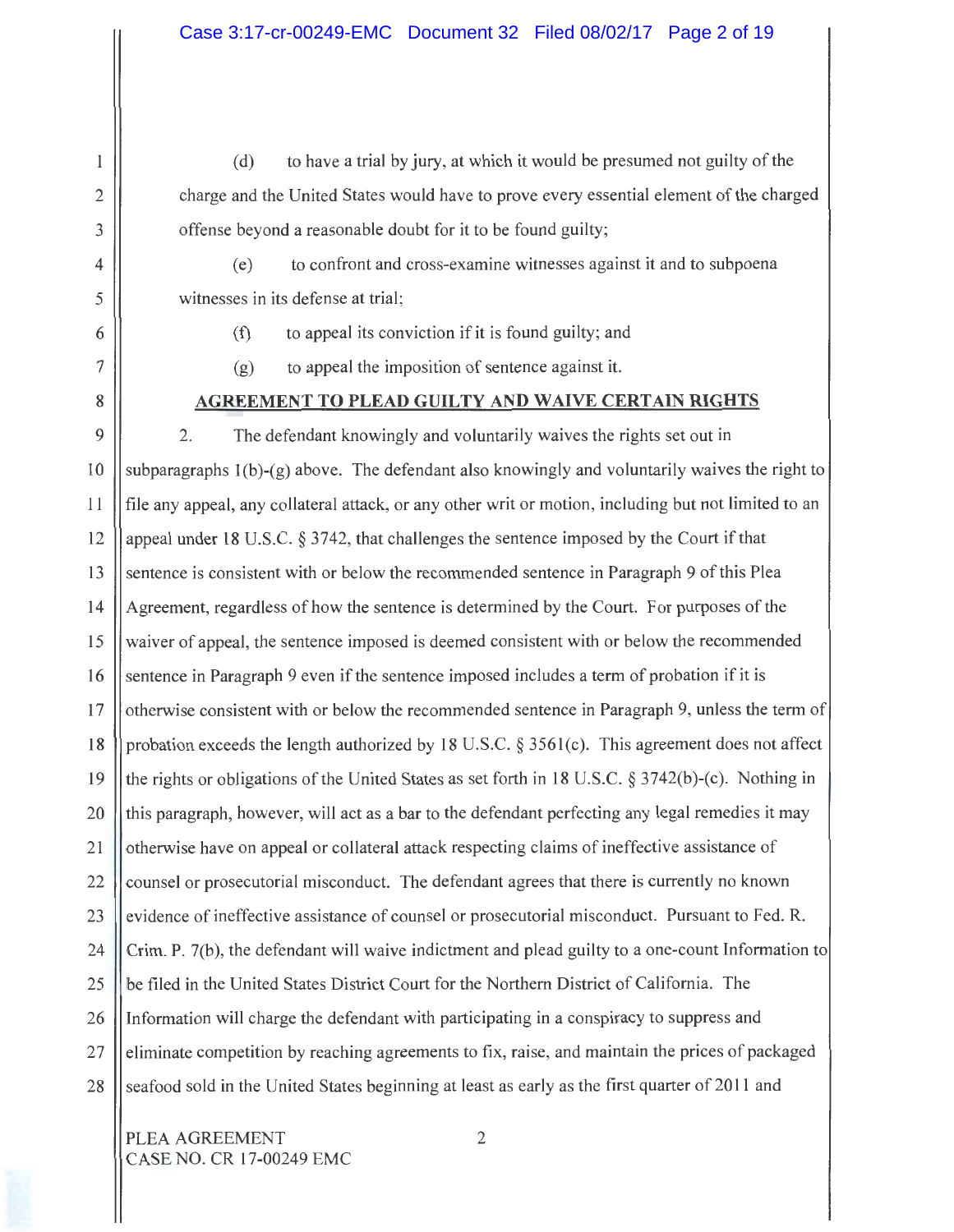continuing through at least as late as the fourth quarter of 2013 in violation of the Sherman  $\mathbf{1}$ 2 | Antitrust Act, 15 U.S.C.  $\S$  1.

3 || 3. The defendant will plead guilty to the criminal charge described in Paragraph 2 above pursuant to the terms of this Plea Agreement and will make a factual admission of guilt to the Court in accordance with Fed. R. Crim. P. 11, as set forth in Paragraph 4 below.

## 6 **FACTUAL BASIS FOR OFFENSE CHARGED**

7 4. The defendant, through its corporate representatives, has fully discussed the facts 8 | of this case with defense counsel and admits that the following facts are true and undisputed:

(a) For purposes of this Plea Agreement, the "relevant period" is that period beginning at least as early as the first quarter of 2011 and continuing through at least as late as the fourth quarter of 2013. During the relevant period, the defendant was a limited liability company organized and existing under the laws of Delaware. The defendant had its principal place of business in San Diego, California. During the relevant period, the defendant was a producer of packaged seafood, was engaged in the sale of packaged seafood in the United States, and employed 200 or more individuals. For purposes of this Plea Agreement, packaged seafood consists of shelf-stable tuna fish. Following the application ofU.S.S.G. §IBI.8, the defendant's sales of packaged seafood affecting U.S. customers totaled at least \$567.7 million.

(b) During the relevant period, the defendant, through its officers and employees, including high-level personnel of the defendant, participated in a conspiracy among major packaged-seafood-producing firms, the primary purpose of which was to fix, raise, and maintain the prices of packaged seafood sold in the United States. In furtherance of the conspiracy, the defendant, through its officers and employees, engaged in conversations and discussions and attended meetings with representatives of other major packaged-seafood-producing firms. During these conversations, discussions, and meetings, agreements and mutual understandings were reached to fix, raise, and maintain the prices of packaged seafood sold in the United States. Defendant, through its officers

PLEA AGREEMENT 3 CASE NO. CR 17-00249 EMC

4

5

9

10

11

12

13

14

15

16

17

18

19

20

21

22

23

24

25

26

27

 $28$   $\| \mathcal{N}$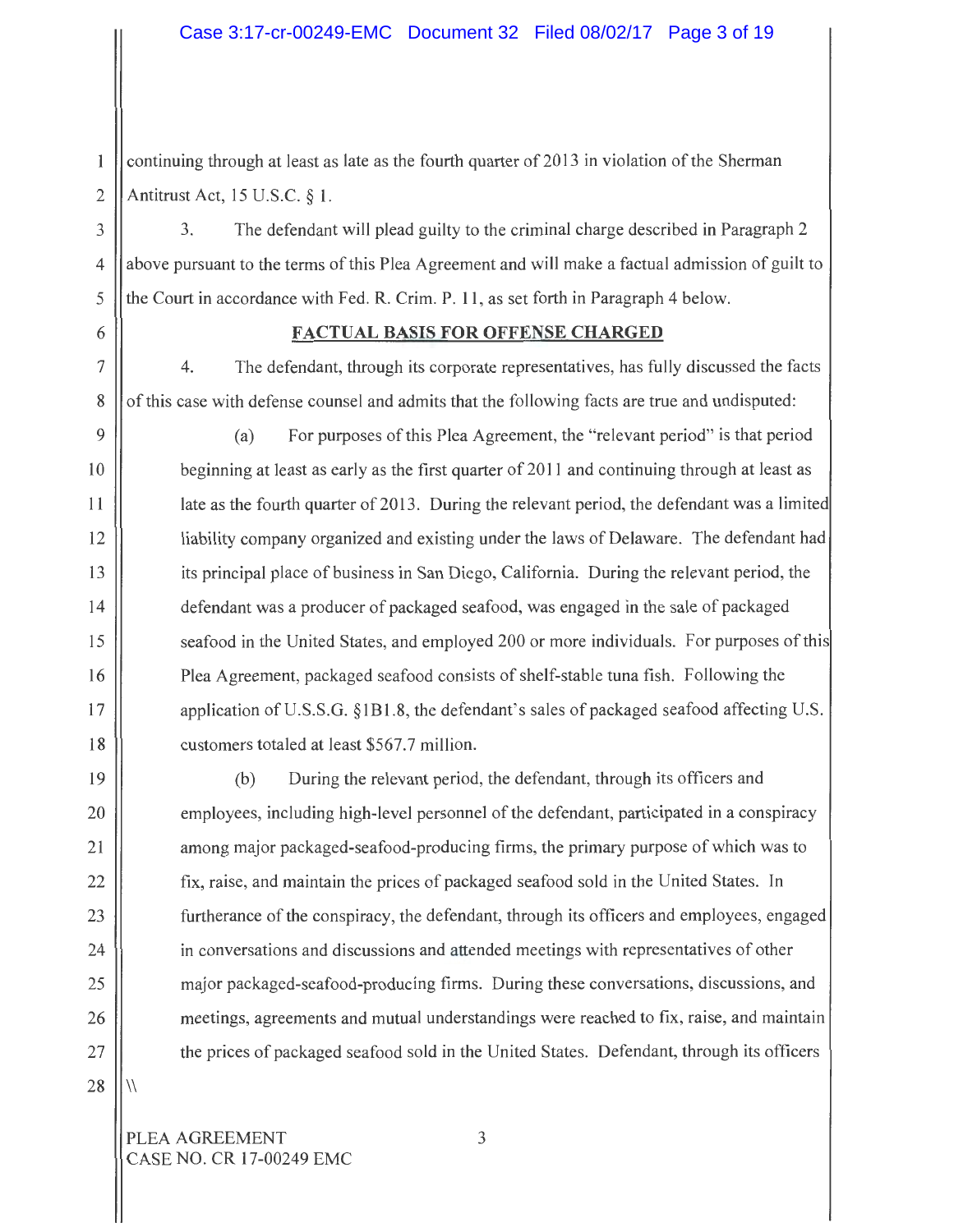and employees, negotiated prices with customers and issued price announcements for packaged seafood in accordance with the agreements and mutual understandings reached.

(c) During the relevant period, packaged seafood sold by one or more of the conspirator firms, and equipment and supplies necessary to the production and distribution of packaged seafood, as well as payments for packaged seafood, traveled in interstate commerce. The business activities of the defendant and its coconspirators in connection with the production and sale of packaged seafood that were the subject of this conspiracy were within the flow of, and substantially affected, interstate trade and commerce.

(d) Acts in furtherance of this conspiracy were carried out within the Northern District of California. The conspiratorial conversations, discussions, and meetings described above took place in the United States and elsewhere, and one or more of the conspirators travelled into and out of the District to negotiate and make sales of packaged seafood that was the subject of this conspiracy to customers in this District.

# **ELEMENTS OF THE OFFENSE**

5. The elements of the charged offense are that:

(a) the conspiracy described in the Information existed at or about the time alleged;

(b) the defendant knowingly became a member of the conspiracy; and

(c) the conspiracy described in the Information either substantially affected interstate commerce in goods or services or occurred within the flow of interstate commerce in goods and services.

# **POSSIBLE MAXIMUM SENTENCE**

24 6. The defendant understands that the statutory maximum penalty which may be imposed against it upon conviction for a violation of Section One of the Sherman Antitrust Act is a fine in an amount equal to the greatest of: 25 26

27  $\|\|$ 

2

1

3

4

5

6

7

8

9

IO

**11** 

12

13

14

15

16

17

**18** 

19

20

21

22

23

 $28$   $\!\!\!\!\perp$   $\!\!\!\perp$   $\!\!\!\perp$ 

PLEA AGREEMENT CASE NO. CR 17-00249 EMC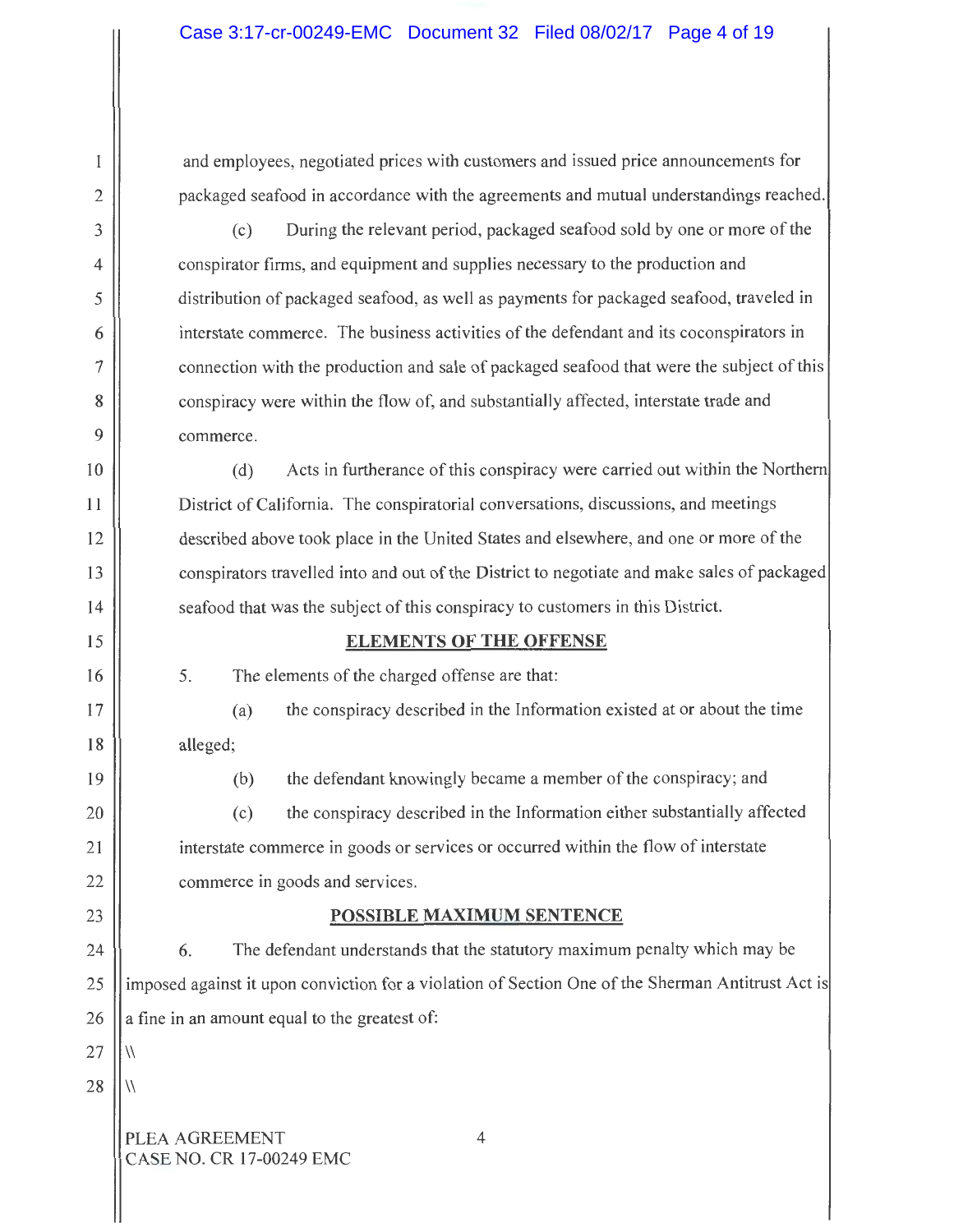(a)  $$100$  million (15 U.S.C. § 1);

2

 $\mathbf{1}$ 

3

4

5

6

7

8

9

10

**11** 

12

13

14

(b) twice the gross pecuniary gain the conspirators derived from the crime ( 18 U.S.C.  $\S 3571(c)$  and (d)); or

(c) twice the gross pecuniary loss caused to the victims of the crime by the conspirators (18 U.S.C.  $\S$  3571(c) and (d)).

7. In addition, the defendant understands that:

(a) pursuant to  $\S 8D1.2(a)(1)$  of the United States Sentencing Guidelines ("U.S.S.G.," "Sentencing Guidelines," or "Guidelines") or 18 U.S.C.  $\S$  3561(c)(1), the Court may impose a term of probation of at least one year, but not more than five years;

(b) pursuant to U.S.S.G.  $\S 8B1.1$  or 18 U.S.C.  $\S 3563(b)(2)$  or  $\S 3663(a)(3)$ , the Court may order it to pay restitution to the victims of the offense; and

(c) pursuant to 18 U.S.C.  $\S 3013(a)(2)(B)$ , the Court is required to order the defendant to pay a \$400 special assessment upon conviction for the charged crime.

## **SENTENCING GUIDELINES**

15 8. The defendant understands that the Sentencing Guidelines are advisory, not mandatory, but that the Court must consider, in determining and imposing sentence, the Guidelines Manual in effect on the date of sentencing unless that Manual provides for greater punishment than the Manual in effect on the last date that the offense of conviction was committed, in which case the Court must consider the Guidelines Manual in effect on the last date that the offense of conviction was committed. The parties agree there is no *ex post facto*  issue under the November l, 2016 Guidelines Manual. The Court must also consider the other factors set forth in 18 U.S.C. § 3553(a) in determining and imposing sentence. The defendant understands that the Court will make Guidelines determinations by applying a standard of preponderance of the evidence. The defendant understands that although the Court is not ultimately bound to impose a sentence within the applicable Guidelines range, its sentence must be reasonable based upon consideration of all relevant sentencing factors set forth in 18 U.S.C. § 3553(a). Pursuant to U.S.S.G. §1B1.8, the United States agrees that self-incriminating information that the defendant provides to the United States pursuant to this Plea Agreement will 16 17 **18**  19 20 21 22 23 24 25 26 27 28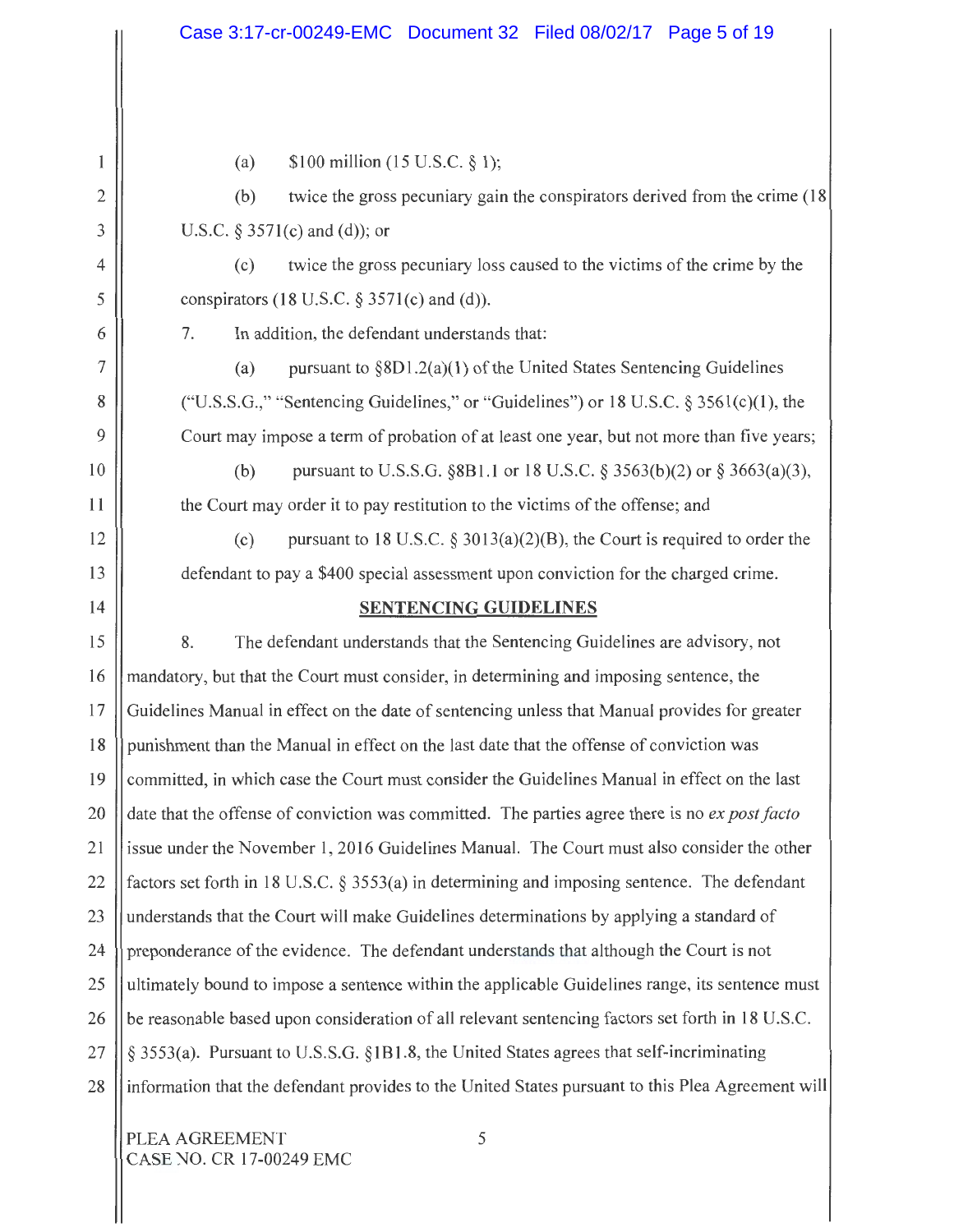not be used to increase the volume of affected commerce or charge period attributable to the  $\mathbf{1}$ defendant or in determining the defendant's applicable Guidelines range, except to the extent 2 3 provided in U.S.S.G. §1B1.8(b).

#### 4 **SENTENCING AGREEMENT**

5  $\vert$  9. Pursuant to Fed. R. Crim. P. 11(c)(1)(C) and subject to the full, truthful, and continuing cooperation of the defendant and its "parent companies" and "related funds," as defined in Paragraph 13 of this Plea Agreement, the United States and the defendant agree that the appropriate disposition of this case is, and agree to recommend jointly that the Court impose, a sentence requiring the defendant to pay to the United States a criminal fine of \$25 million payable in installments, as set forth below, without interest pursuant to 18 U.S.C. § 3612(f)(3)(A), or that Big Catch Cayman L.P. ("Cayman") pay to the United States a maximum of \$81 .5 million only in the event of a Qualifying Transaction, as defined in Attachment A filed under seal and subject to the terms and conditions contained therein (which Attachment A imposes no additional obligations on defendant), and no order of restitution ("the recommended sentence"). The parties agree that there exists no aggravating or mitigating circumstance of a kind, or to a degree, not adequately taken into consideration by the U.S. Sentencing Commission in formulating the Sentencing Guidelines justifying a departure pursuant to U.S.S.G. §5K2.0. The parties agree not to seek at the sentencing hearing any sentence outside of the Guidelines range nor any Guidelines adjustment for any reason that is not set forth in this Plea Agreement. The parties further agree that the recommended sentence set forth in this Plea Agreement is reasonable. 6 7 8 9 l O 11 12 13 14 15 16 17 18 19 20 21

27

28

(a) The United States and the defendant agree to recommend, in the interest o justice pursuant to 18 U.S.C.  $\S 3572(d)(1)$  and U.S.S.G.  $\S 8C3.2(b)$  and subject to Attachment A, that the above-referenced \$25 million fine be paid in the following installments: within thirty (30) days of imposition of sentence  $-$  \$2 million; at the oneyear anniversary of imposition of sentence ("anniversary")  $-$  \$2 million; at the two-year anniversary  $-$  \$4 million; at the three-year anniversary  $-$  \$4 million; at the four-year anniversary  $-$  \$6 million; and at the five-year anniversary  $-$  \$7 million; and except as

PLEA AGREEMENT 6 CASE NO. CR 17-00249 EMC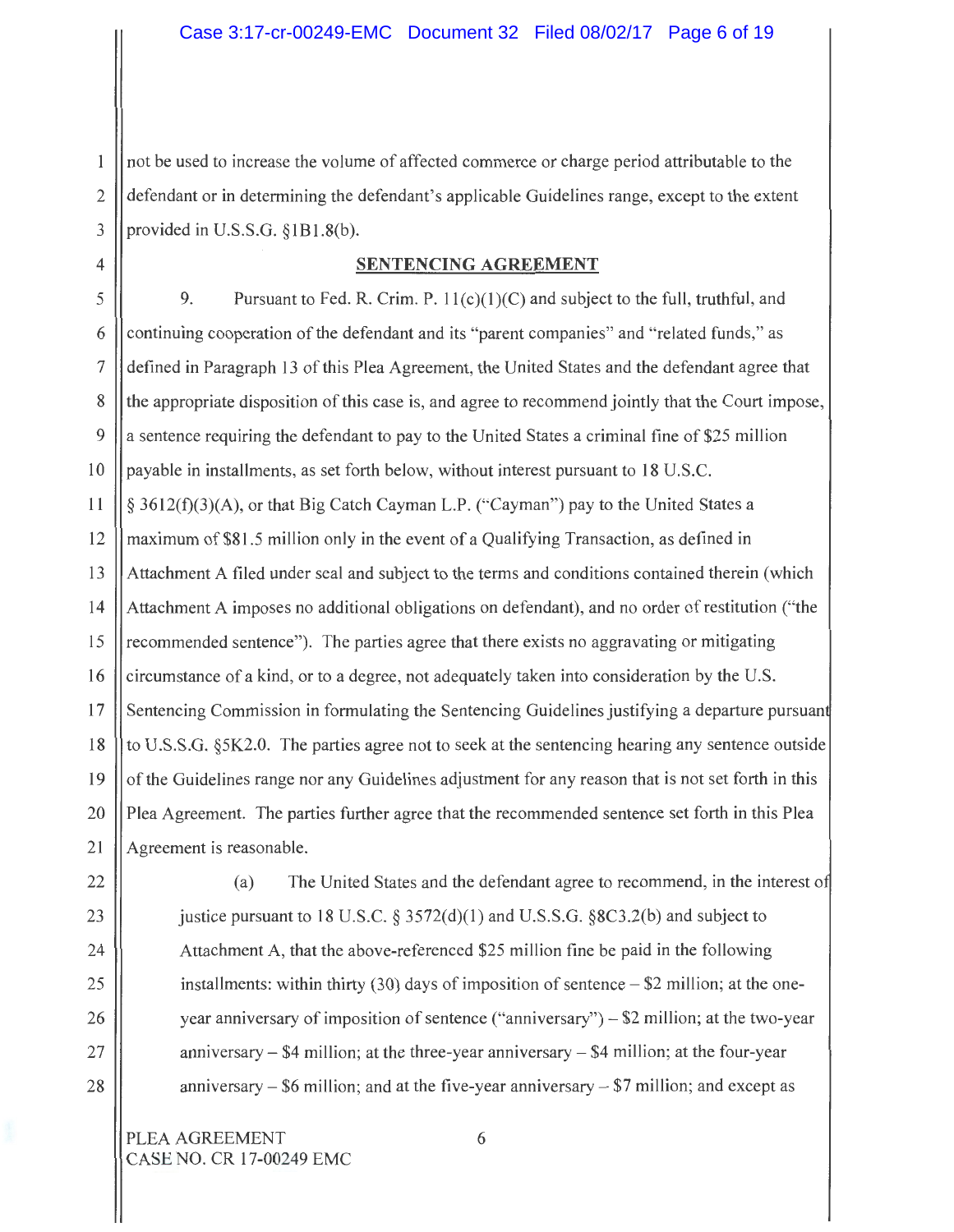provided in Attachment A filed under seal, that the defendant may not prepay the remaining balance then-owing on the imposed criminal fine before the five-year anniversary.

(b) The defendant understands that the Court will order it to pay a \$400 special assessment, pursuant to 18 U.S.C.  $\S 3013(a)(2)(B)$ , in addition to any fine imposed.

(c) In light of the civil cases filed against the defendant, including *In re: Packaged Seafood Products Antitrust Litigation,* (l 5-md-02670-JLS-MDD), in the United States District Court, Southern District of California, which potentially provide for a recovery of a multiple of actual damages, the recommended sentence does not include a restitution order for the offense charged in the Information.

(d) The United States may at its sole discretion recommend that the Court order a term of probation, with the condition that the defendant shall install an independent compliance monitor, at the defendant's expense, to fully implement and maintain an effective antitrust compliance program consistent with U.S.S.G. §8B2. l. The defendant may oppose the United States' recommendation of the imposition of a term of probation and the installation of a monitor. If the Court orders the installation of a monitor as a condition of probation, the defendant shall, within thirty (30) calendar day after the date of sentencing, recommend to the United States Department of Justice, Antitrust Division, a pool of three qualified monitor candidates and provide a description of each candidate's qualifications and credentials. The United States, in its sole discretion, shall either select one of the candidates nominated by the defendant to serve as the monitor or instruct the defendant to propose three additional candidates for selection pursuant to the process set forth above. The defendant shall install the monitor within sixty (60) days of the selection of the monitor by the United States. The monitor shall not be an employee or agent of the defendant and shall not hold any interest in, or have any relationship with, the defendant or its parent companies, related funds, directors, officers, employees, agents, or business partners. The monitor shall provide quarterly reports to

1

2

3

4

5

6

7

8

9

10

11

12

13

14

15

16

17

18

19

20

21

22

23

24

25

26

27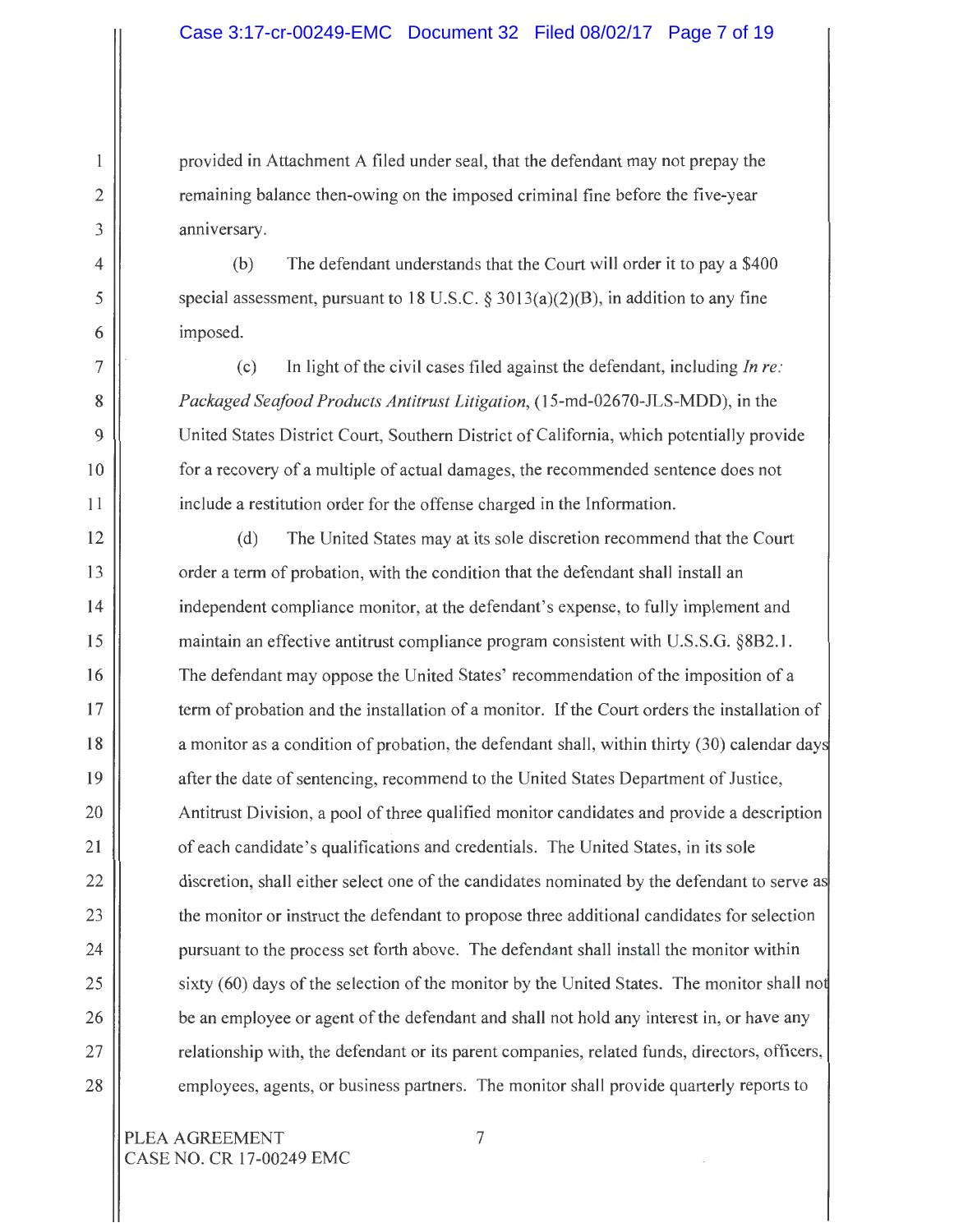the Probation Office regarding antitrust compliance. The parties understand that the Court's decision regarding the term and conditions of probation will not void this Plea Agreement, unless the Court rejects the recommendation for no order of restitution. If the Court rejects the recommendation for no order of restitution, the United States and th defendant agree that this Plea Agreement, except for subparagraph l 2(b) below, will be rendered void and the defendant will be free to withdraw its guilty plea as provided in subparagraph 12(b).

(e) The United States and the defendant jointly submit that this Plea Agreement, together with the record that will be created by the United States and the defendant at the plea and sentencing hearings, and the further disclosure described in Paragraph 11, will provide sufficient information concerning the defendant, the crime charged in this case, and the defendant's role in the crime to enable the meaningful exercise of sentencing authority by the Court under 18 U.S.C. § 3553. The United States and defendant agree to request jointly that the Court accept the defendant's guilty plea and impose sentence on an expedited schedule as early as the date of arraignment, based upon the record provided by the defendant and the United States, under the provisions of Fed. R. Crim. P.  $32(c)(1)(A)(ii)$ , U.S.S.G.  $\S 6A1.1$ , and Rule  $32-1(b)$  of the Criminal Local Rules. The Court's denial of the request to impose sentence on an expedited schedule will not void this Plea Agreement.

20 10. The United States and the defendant agree that the applicable Guidelines fine range exceeds the criminal fine contained in the recommended sentence set out in Paragraph 9 above. The parties agree to a reduction pursuant to U.S.S.G. §8C3.3(b), resulting in the agreedupon recommended criminal fine of \$25 million, due to the inability of the defendant to pay a greater fine without substantially jeopardizing its continued viability. Subject to the full, truthful, and continuing cooperation of the defendant and its parent companies and related funds, as defined in Paragraph 13 of this Plea Agreement, and prior to sentencing in this case, the United States agrees that it will make a motion, pursuant to U.S.S.G. §8C4.l , for a downward departure from the Guidelines fine range, resulting in the agreed-upon recommended criminal 21 22 23 24 25 26 27 28

PLEA AGREEMENT 8 CASE NO. CR 17-00249 EMC

1

2

3

4

5

6

7

8

9

10

11

12

13

14

15

16

17

18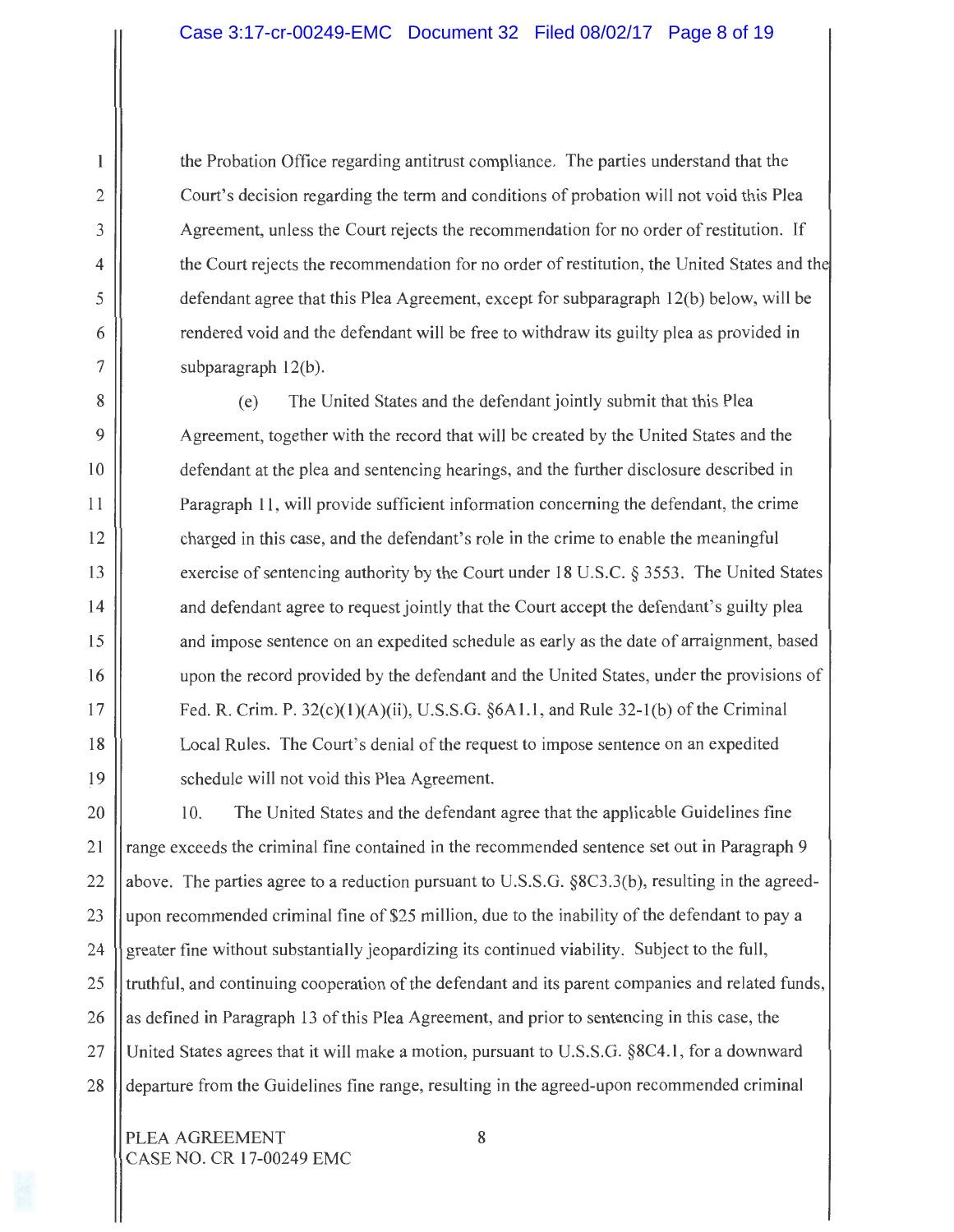# Case 3:17-cr-00249-EMC Document 32 Filed 08/02/17 Page 9 of 19

 $\frac{1}{1}$  fine of up to \$81.5 million, to be paid by Cayman only in the event of a Qualifying Transaction, as defined in Attachment A filed under seal and subject to the terms and conditions described therein, because of the defendant's and its parent companies' and related funds' substantial assistance in the government's investigation and prosecutions of violations of federal criminal law in the packaged seafood industry. 2 3 4 5

6 11. Subject to the full, truthful, and continuing cooperation of the defendant and its parent companies and related funds, as defined in Paragraph 13 of this Plea Agreement, and prior to sentencing in this case, the United States will fully advise the Court and the Probation Office of the fact, manner, and extent of the cooperation of the defendant and its parent companies and related funds, and their commitment to prospective cooperation with the United States' investigation and prosecutions, all material facts relating to the defendant's involvement in the charged offense, and all other relevant conduct. 7 8 9 10 11 12

13 12. The United States and the defendant understand that the Court retains complete discretion to accept or reject the recommended sentence provided for in Paragraph 9 of this Plea Agreement. 14 15

> (a) If the Court does not accept the recommended sentence, the United States and the defendant agree that this Plea Agreement, except for subparagraph 12(6) below, will be rendered void.

(b) If the Court does not accept the recommended sentence, the defendant will be free to withdraw its guilty plea (Fed. **R.** Crim. P. l l(c)(5) and (d)). If the defendant withdraws its plea of guilty, this Plea Agreement, the guilty plea, and any statement made in the course of any proceedings under Fed. R. Crim. P. 11 regarding the guilty plea or this Plea Agreement or made in the course of plea discussions with an attorney for the government will not be admissible against the defendant in any criminal or civil proceeding, except as otherwise provided in Fed. R. Evid. 410. In addition, the defendan agrees that, if it withdraws its guilty plea pursuant to this subparagraph of this Plea Agreement, the statute of limitations period for any offense referred to in Paragraph 16 o this Plea Agreement will be tolled for the period between the date of signature of this

PLEA AGREEMENT 9 CASE NO. CR 17-00249 EMC

16

17

18

19

20

21

22

23

24

25

26

27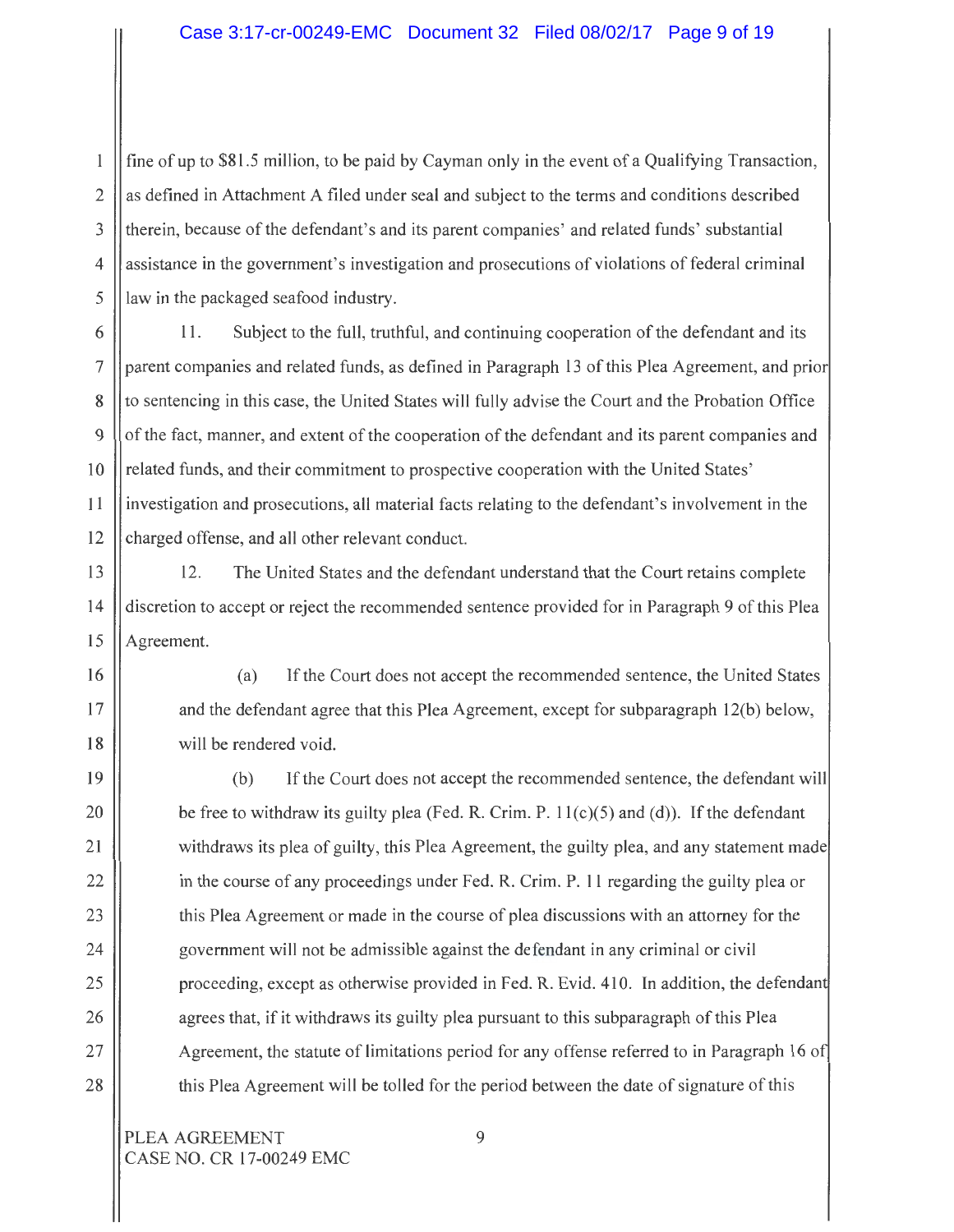Plea Agreement and the date the defendant withdrew its guilty plea or for a period of sixty (60) days after the date of signature of this Plea Agreement, whichever period is greater.

#### **DEFENDANT'S COOPERATION**

5 13. The defendant and its parent companies and related funds will cooperate fully and truthfully with the United States in the prosecution of this case, the current federal investigation of violations of federal antitrust and related criminal laws involving the production and sale of packaged seafood in the United States, any federal investigation resulting therefrom, and any litigation or other proceedings arising or resulting from any such investigation to which the United States is a party (collectively "Federal Proceeding"). Federal Proceeding includes, but is not limited to, an investigation, prosecution, litigation, or other proceeding regarding obstruction of, the making of a false statement or declaration in, the commission of perjury or subornation of perjury in, the commission of contempt in, or conspiracy to commit such offenses in, a Federal Proceeding. For purposes of this Plea Agreement, the defendant's "parent companies" are: (1) Lion Capital LLP; (2) Lion Capital (Americas) Inc.; (3) Bumble Bee Parent, Inc.; (4) Bumble Bee Holdings, Inc.; (5) Big Catch Cayman L.P.; and (6) Lion/Latimer GP II (Guernsey) Limited. For purposes of this Plea Agreement, the defendant's "related funds" are: (I) Lion Capital III GP Ltd; (2) Lion Capital Fund III LP; (3) Lion Capital Fund III (USD) LP; (4) Lion Capital Fund III SBS LP; (5) Lion Capital Fund III SBS (USD) LP; (6) Lion Capital Carry III L.P.; (7) Lion Capital (Guernsey) III Limited; (8) Lion/Big Catch Cayman Ltd.; (9) Bumble Bee Holdco SCA; (10) Bumble Bee Foods S.a.r.L.; (11) Clover Leaf Seafood S.a.r.L.; (12) Bumble Bee GP S.a.r.L.; (13) Lion/Big Catch Coinvestors 1 LP; and (14) Lion Capital General Partner LLP. The full, truthful, and continuing cooperation of the defendant and its parent companies and related funds will include but not be limited to: 6 7 8 9 10 11 12 13 14 15 16 17 18 19 20 21 22 23 24

26

27

 $28$  || \\

2

1

3

4

25 (a) producing to the United States all documents, information, and other materials, wherever located, not protected under the attorney-client privilege or the workproduct doctrine, in the possession, custody, or control of the defendant and its parent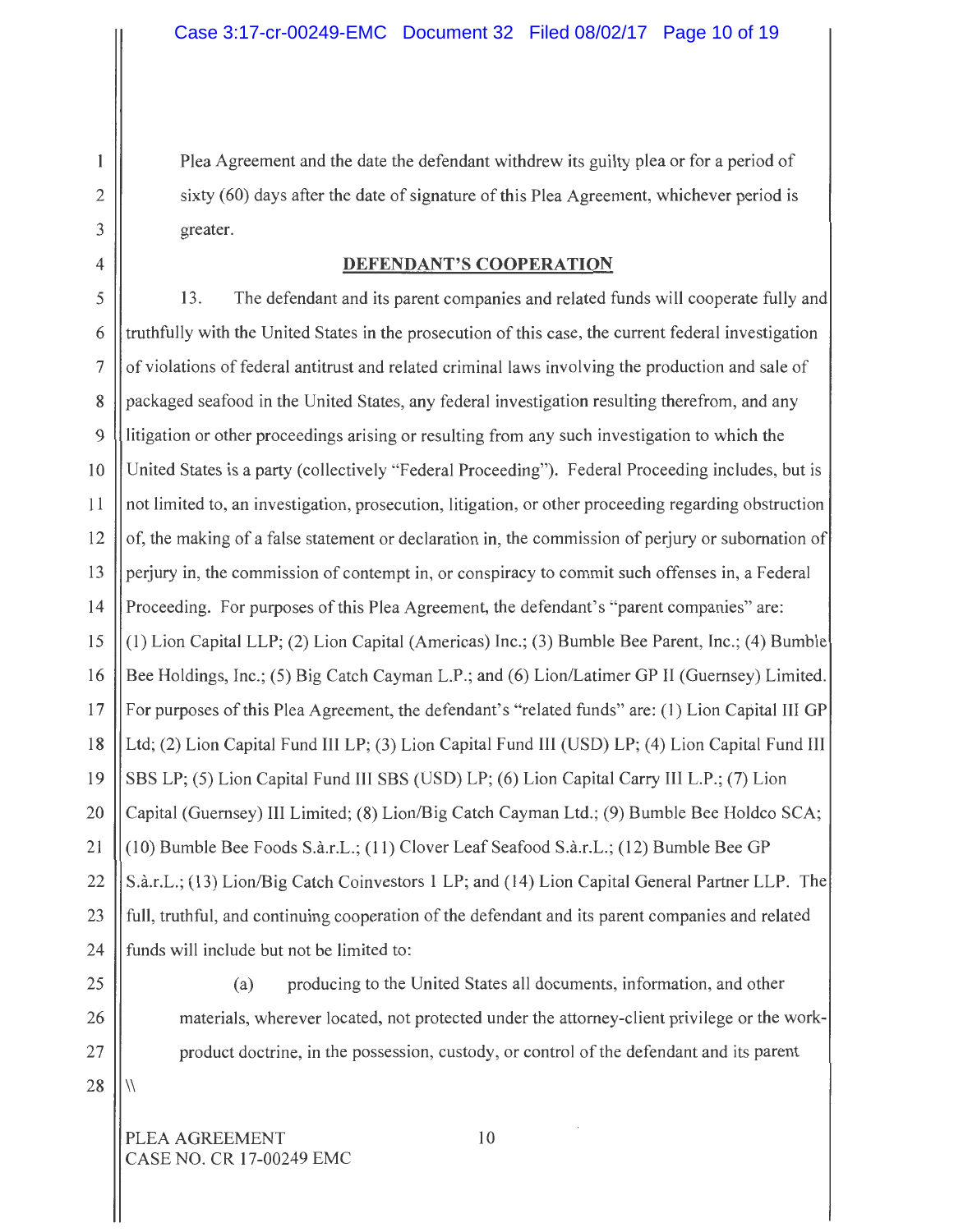companies and related funds, that are requested by the United States in connection with any Federal Proceeding; and

(b) using their best efforts to secure the full, truthful, and continuing cooperation of the current individual members of defendant's parent companies who are listed in Paragraph **1** of Attachment B filed under seal and the current directors, officers, and employees of the defendant and of its parent companies as may be requested by the United States. Such efforts will include, but not be limited to, making these persons available in the United States at the defendant's expense for interviews and the provision of testimony in grand jury, trial, and other judicial proceedings in connection with any Federal Proceeding. For purposes of this Plea Agreement, "current directors, officers, and employees of the defendant and of its parent companies" are individuals who are directors, officers, or employees of the defendant or of its parent companies as of the date of signature of this Plea Agreement. For purposes of this Plea Agreement, "current individual members of the defendant's parent companies" are the individuals listed in Paragraph 1 of Attachment B filed under seal.

16 | This subparagraph 13(b) does not apply to: Walter Scott Cameron and Kenneth Worsham (who have entered into separate plea agreements with the United States); the individuals listed in Paragraph 2 of Attachment B filed under seal, regardless of their employment status; any former director, officer, or employee of the defendant or of its parent companies; any current or former member, director, officer, or employee of defendant's related funds; or any former individual member or current or former corporate member of defendant's parent companies. 17 **18**  19 20 21

22  $\parallel$  14. The full, truthful, and continuing cooperation of the individuals listed in Paragraph 1 of Attachment B filed under seal and the current directors, officers, and employees of the defendant and of its parent companies will be subject to the procedures and protections of this paragraph, and will include, but not be limited to: 23 24 25

26 (a) producing in the United States all documents, including claimed personal 27 | documents, and other materials, wherever located, not protected under the attorney-client

PLEA AGREEMENT 11 CASE NO. CR 17-00249 EMC

2

1

3

4

5

6

7

8

9

10

11

12

13

14

15

 $28$   $\!\!\!\!\perp$   $\!\!\!\perp$   $\!\!\!\perp$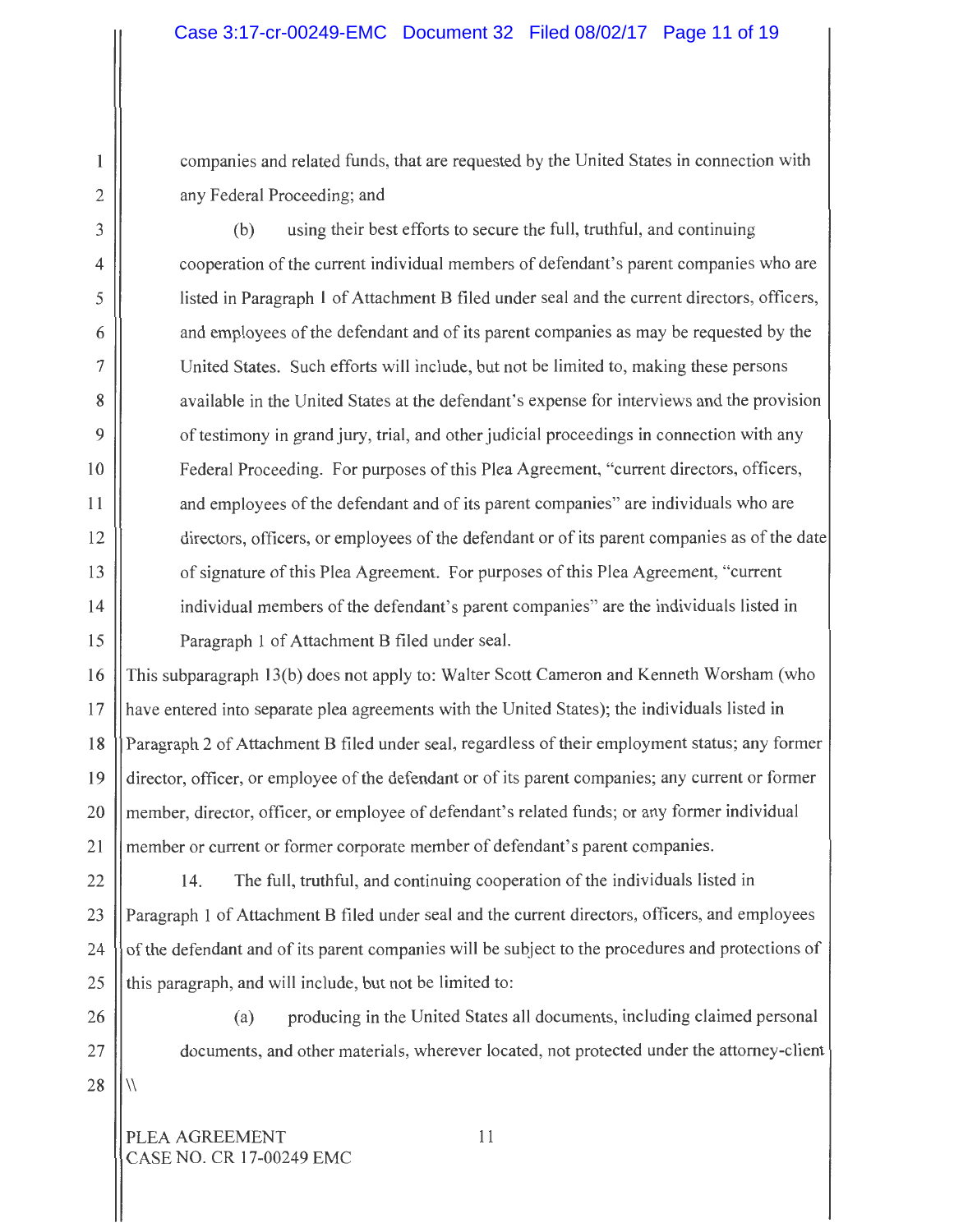privilege or the work-product doctrine, that are requested by attorneys and agents of the United States in connection with any Federal Proceeding;

(b) making himself or herself available for interviews **in** the United States, not at the expense of the United States, upon the request of attorneys and agents of the Unite States in connection with any Federal Proceeding;

(c) responding fully and truthfully to all inquiries of the United States **in**  connection with any Federal Proceeding, without falsely implicating any person or intentionally withholding any information, subject to the penalties of making a false statement or declaration (18 U.S.C. §§ 1001, 1623), obstruction of justice (18 U.S.C. § 1503, *et seq.),* or conspiracy to commit such offenses;

(d) otherwise voluntarily providing the United States with any material or information not requested in (a)  $-$  (c) of this paragraph and not protected under the attorney-client privilege or work-product doctrine that he or she may have that is related to any Federal Proceeding;

(e) when called upon to do so by the United States in connection with any Federal Proceeding, testifying in grand jury, trial, and other judicial proceedings in the United States fully, truthfully, and under oath, subject to the penalties of perjury (18 U.S.C. § 1621), making a false statement or declaration in grand jury or court proceedings (18 U.S.C. § 1623), contempt (18 U.S.C. §§ 401-402), and obstruction of justice (18 U.S.C. § 1503, *et seq.);* and

(f) agreeing that, if the agreement not to prosecute him or her in this Plea Agreement is rendered void under subparagraph  $16(c)$ , the statute of limitations period for any Relevant Offense, as defined in subparagraph 16(a), will be tolled as to him or he for the period between the date of signature of this Plea Agreement and six (6) months after the date that the United States gave notice of its intent to void its obligations to that person under this Plea Agreement.

27 This Paragraph 14 does not apply to: Walter Scott Cameron and Kenneth Worsham (who have 28 entered into separate plea agreements with the United States); the individuals listed in Paragraph

PLEA AGREEMENT 12 CASE NO. CR 17-00249 EMC

2

1

3

4

5

6

7

8

9

10

11

12

13

14

15

16

17

18

19

20

21

22

23

24

25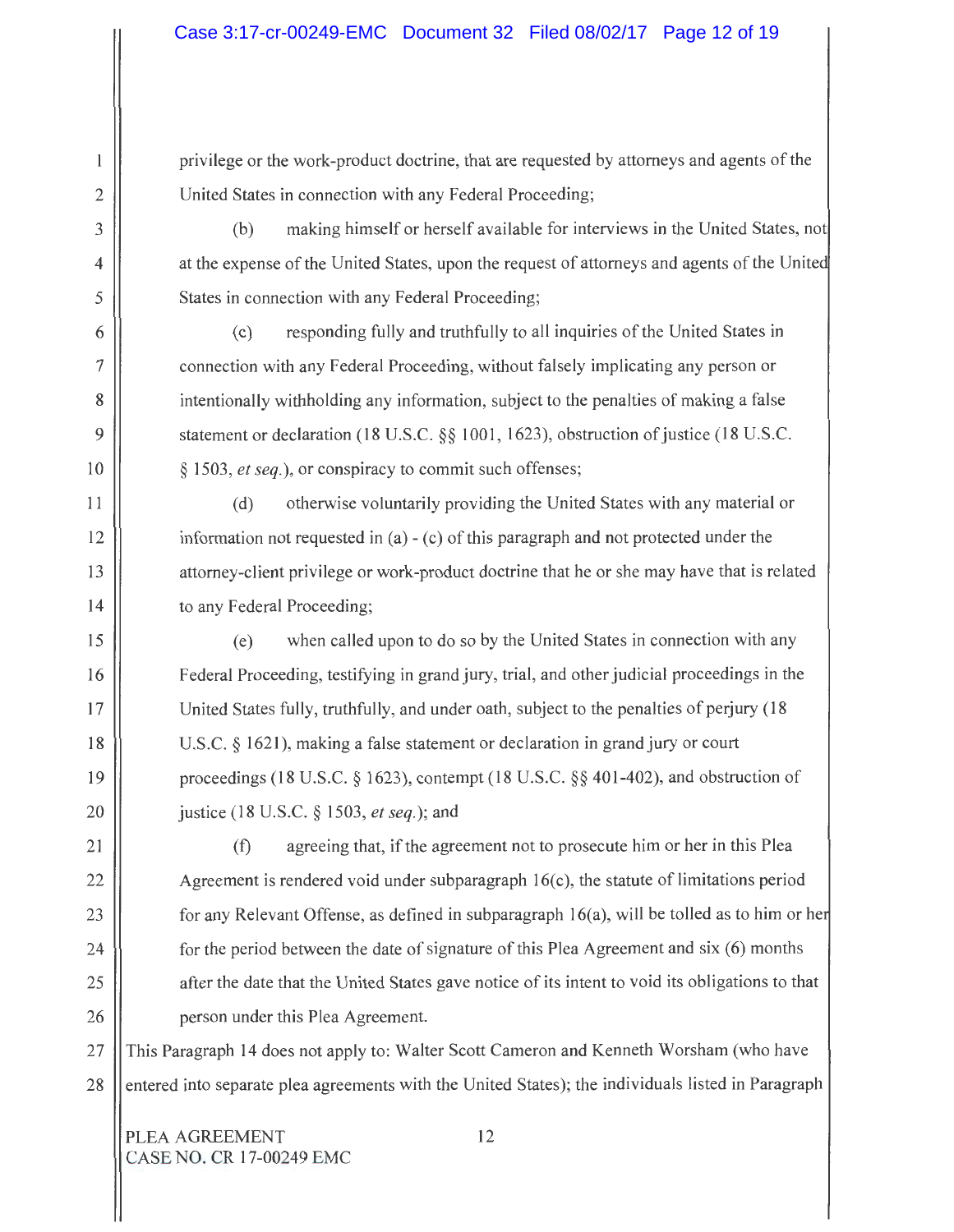2 of Attachment B filed under seal, regardless of their employment status; any former director,  $\mathbf{1}$ 2 officer, or employee of the defendant or of its parent companies; any current or former member, 3 director, officer, or employee of defendant's related funds; or any former individual member or 4 current or former corporate member of defendant's parent companies.

#### 5 **GOVERNMENT'S AGREEMENT**

6 15. Subject to the full, truthful, and continuing cooperation of the defendant and its parent companies and related funds, as defined in Paragraph 13 of this Plea Agreement, and upo the Court's acceptance of the guilty plea called for by this Plea Agreement and the imposition of the recommended sentence, the United States agrees that it will not bring further criminal charges against the defendant or its parent companies or related funds for any act or offense committed before the date of signature of this Plea Agreement that was undertaken in furtheranc of an antitrust conspiracy involving the production or sale of packaged seafood in the United States ("Relevant Offense"). The nonprosecution terms of this paragraph do not apply to (a) any acts of subornation of perjury (18 U.S.C. § 1622), making a false statement (18 U.S.C. § 1001), obstruction of justice (18 U.S.C. § 1503, *et seq.),* contempt (18 U.S.C. §§ 401-402), or conspiracy to commit such offenses; (b) civil matters of any kind; (c) any violation of the federal tax or securities laws or conspiracy to commit such offenses; or (d) any crime of violence. 7 8 9 IO 11 12 13 14 15 16 17

18

19

20

21

22

23

24

25

26

27

28

16. The United States also agrees to the following:

(a) Upon the Court's acceptance of the guilty plea called for by this Plea Agreement and the imposition of the recommended sentence and subject to the exceptions noted in subparagraph  $16(c)$ , the United States agrees that it will not bring criminal charges against the individuals listed in Paragraph 1 of Attachment B filed under seal or any current director, officer, or employee of the defendant or of its parent companies for any act or offense committed before the date of signature of this Plea Agreement and while that person was acting as a member, director, officer, or employee of the defendant or of its parent companies that was undertaken in furtherance of an antitrust conspiracy involving the production or sale of packaged seafood in the United States;

PLEA AGREEMENT 13 CASE NO. CR 17-00249 EMC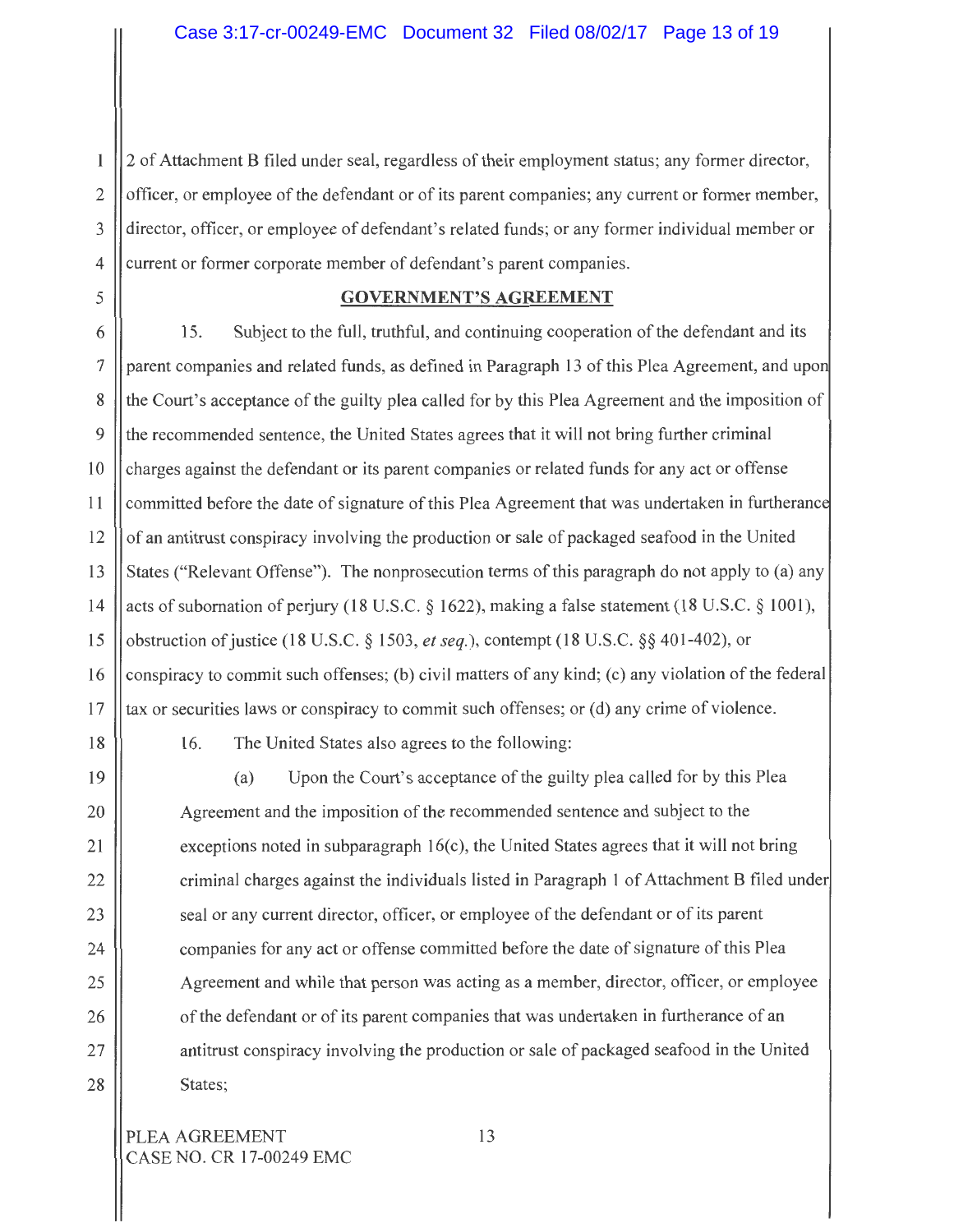(b) Should the United States determine that the individuals listed in Paragraph 1 of Attachment B filed under seal or any current director, officer, or employee of the defendant or of its parent companies may have information relevant to any Federal Proceeding, the United States may request that person's cooperation under the terms of this Plea Agreement by written request delivered to counsel for the individual (with a copy to the undersigned counsel for the defendant) or, if the individual is not known by the United States to be represented, to the undersigned counsel for the defendant;

 $(c)$  If any person requested to provide cooperation under subparagraph 16(b) fails to comply fully with his or her obligations under Paragraph 14, then the terms of this Plea Agreement as they pertain to that person and the agreement not to prosecute that person granted in this Plea Agreement will be rendered void, and the United States may prosecute such person criminally for any federal crime of which the United States has knowledge, including, but not limited to any Relevant Offense;

(d) Except as provided in subparagraph  $16(e)$ , information provided by a person described in subparagraph I 6(b) to the United States under the terms of this Plea Agreement pertaining to any Relevant Offense, or any information directly or indirectly derived from that information, may not be used against that person in a criminal case, except in a prosecution for perjury or subornation of perjury (18 U.S.C. §§ 1621-22), making a false statement or declaration ( 18 U .S.C. §§ l 001, 1623), obstruction of justice (18 U.S.C. § 1503, *et seq.),* contempt (18 U.S.C. §§ 401-402), or conspiracy to commit such offenses;

(e) If any person who provides information to the United States under this Plea Agreement fails to comply fully with his or her obligations under Paragraph 14 of this Plea Agreement, the agreement in subparagraph  $16(d)$  not to use that information or any information directly or indirectly derived from it against that person in a criminal case will be rendered void;

 $(f)$  The non prosecution terms of this paragraph do not apply to civil matters of any kind; any violation of the federal tax or securities laws or conspiracy to commit

2

1

3

4

5

6

7

8

9

10

11

12

13

14

15

16

17

18

19

20

21

22

23

24

25

26

27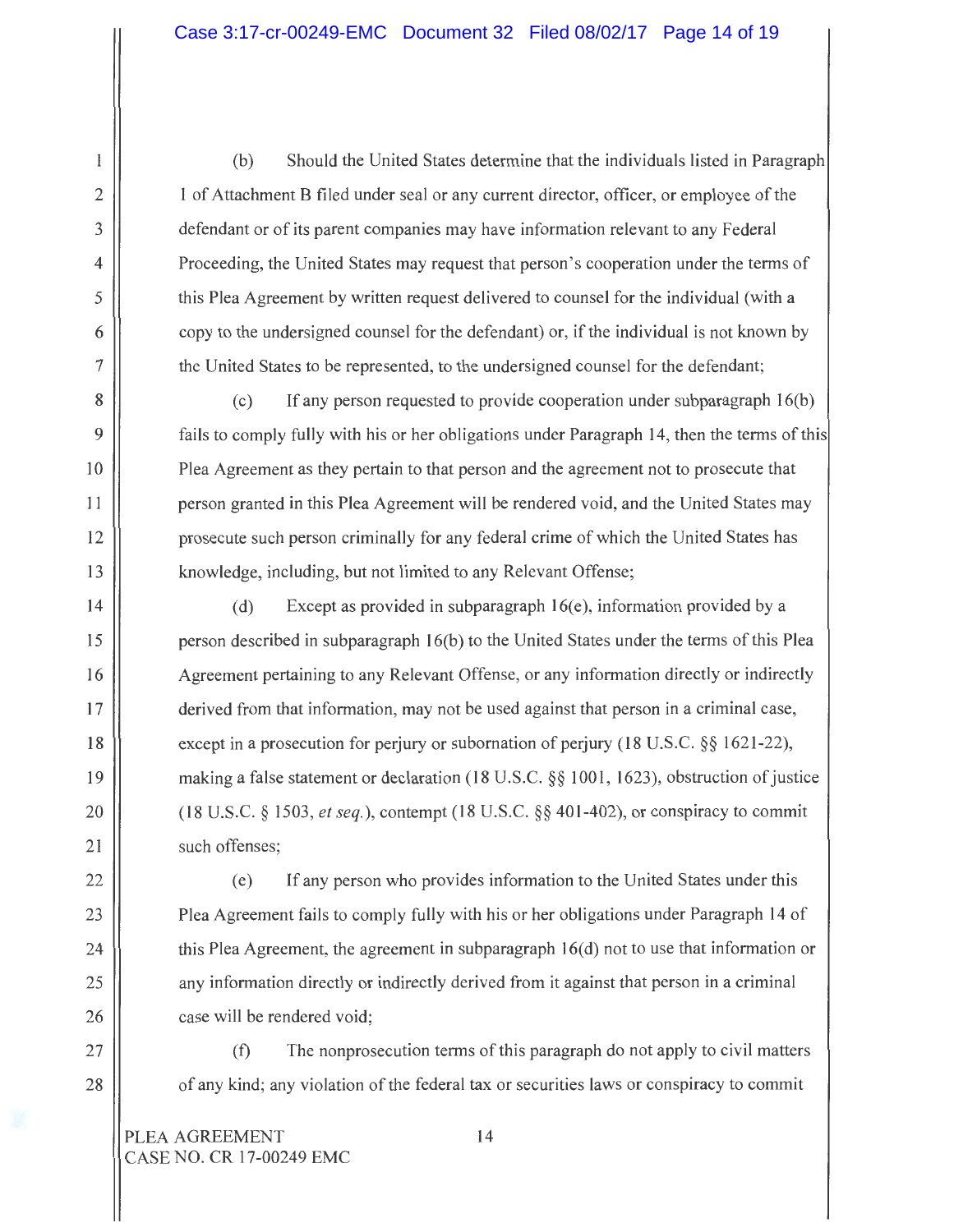such offenses; any crime of violence; or perjury or subornation of perjury (18 U.S.C. §§ I 621-22), making a false statement or declaration ( 18 U .S.C. §§ I 00 I, 1623), obstruction of justice (I 8 U.S.C. § I 503, *et seq.),* contempt (18 U.S.C. §§ 401-402), or conspiracy to commit such offenses;

(g) Documents provided under subparagraphs  $13(a)$  and  $14(a)$  will be deemed responsive to outstanding grand jury subpoenas issued to the defendant or its parent companies or related funds; and

(h) The nonprosecution terms of this Plea Agreement do not apply to Walter Scott Cameron and Kenneth Worsham (who have entered into separate plea agreements with the United States); the individuals listed in Paragraph 2 of Attachment B filed under seal, regardless of their employment status; any former director, officer, or employee of the defendant or of its parent companies; any current or former member, director, officer, or employee of defendant's related funds; or any former individual member or current or former corporate member of defendant's parent companies.

15 17. The United States agrees that when any person travels to the United States for interviews, grand jury appearances, or court appearances pursuant to this Plea Agreement, or for meetings with counsel in preparation therefor, the United States will take no action, based upon any Relevant Offense, to subject such person to arrest, detention, or service of process, or to prevent such person from departing the United States. This paragraph does not apply to an individual's commission of perjury or subornation of perjury (18 U.S.C. §§ 1621-22), making a false statement or declaration (18 U.S.C. §§ 1001, 1623), obstruction of justice (18 U.S.C. § 1503, *et seq.),* contempt (18 U.S.C. §§ 401-402), or conspiracy to commit such offenses. 16 17 18 19 20 21 22

23  $\parallel$  18. The defendant understands that it may be subject to suspension or debarment action by state or federal agencies other than the United States Department of Justice, Antitrust Division, based upon the conviction resulting from this Plea Agreement, and that this Plea Agreement in no way controls what action, if any, other agencies may take. However, the Antitrust Division agrees that, if requested, it will advise the appropriate officials of any governmental agency considering such action of the fact, manner, and extent of the cooperation 24 25 26 27 28

2

1

3

4

5

6

7

8

9

10

11

12

13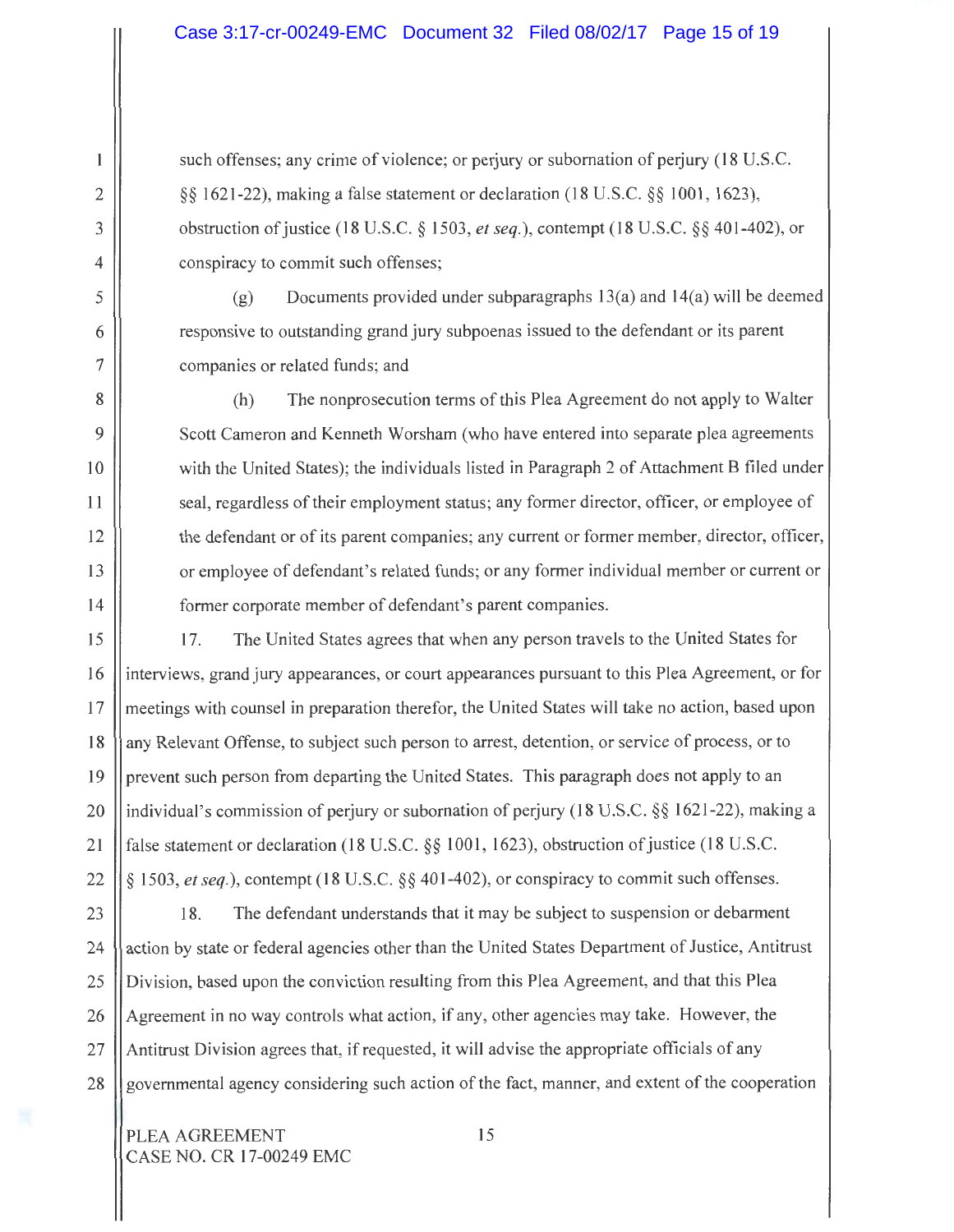of the defendant and its parent companies and related funds as a matter for that agency to  $\mathbf{1}$ 2 consider before determining what action, if any, to take. The defendant nevertheless affirms that it wants to plead guilty regardless of any suspension or debarment consequences of its plea. 3

## 4 **REPRESENTATION BY COUNSEL**

5 19. The defendant has been represented by counsel and is fully satisfied that its attorneys have provided competent legal representation. The defendant has thoroughly reviewed this Plea Agreement and acknowledges that counsel has advised it of the nature of the charge, any possible defenses to the charge, and the nature and range of possible sentences.

#### 9 **VOLUNTARY PLEA**

10 || 20. The defendant's decision to enter into this Plea Agreement and to tender a plea of guilty is freely and voluntarily made and is not the result of force, threats, assurances, promises, or representations other than the representations contained in this Plea Agreement and Attachments A and B. The United States has made no promises or representations to the defendant as to whether the Court will accept or reject the recommendations contained within this Plea Agreement. 11 12 13 14 15

# 16 **VIOLATION OF PLEA AGREEMENT**

17 21. The defendant agrees that, should the United States determine in good faith, during the period that any Federal Proceeding is pending, that the defendant or its parent companies or related funds have failed to provide full, truthful, and continuing cooperation, as defined in Paragraph 13 of this Plea Agreement, or have otherwise violated any provision of this Plea Agreement, except for the conditions of probation (if imposed), violations of which are subject to **18** U.S.C. § 3565, the United States will notify counsel for the defendant **in** writing by personal or overnight delivery, email, or facsimile transmission and may also notify counsel by telephone of its intention to void any of its obligations under this Plea Agreement ( except its obligations under this paragraph), and the defendant and its parent companies and related funds will be subject to prosecution for any federal crime of which the United States has knowledge including, but not limited to, the substantive offenses relating to the investigation resulting in this Plea Agreement. The defendant may seek Court review of any determination made by the 18 19 20 21 22 23 24 25 26 27 28

PLEA AGREEMENT 16 CASE NO. CR 17-00249 EMC

6

7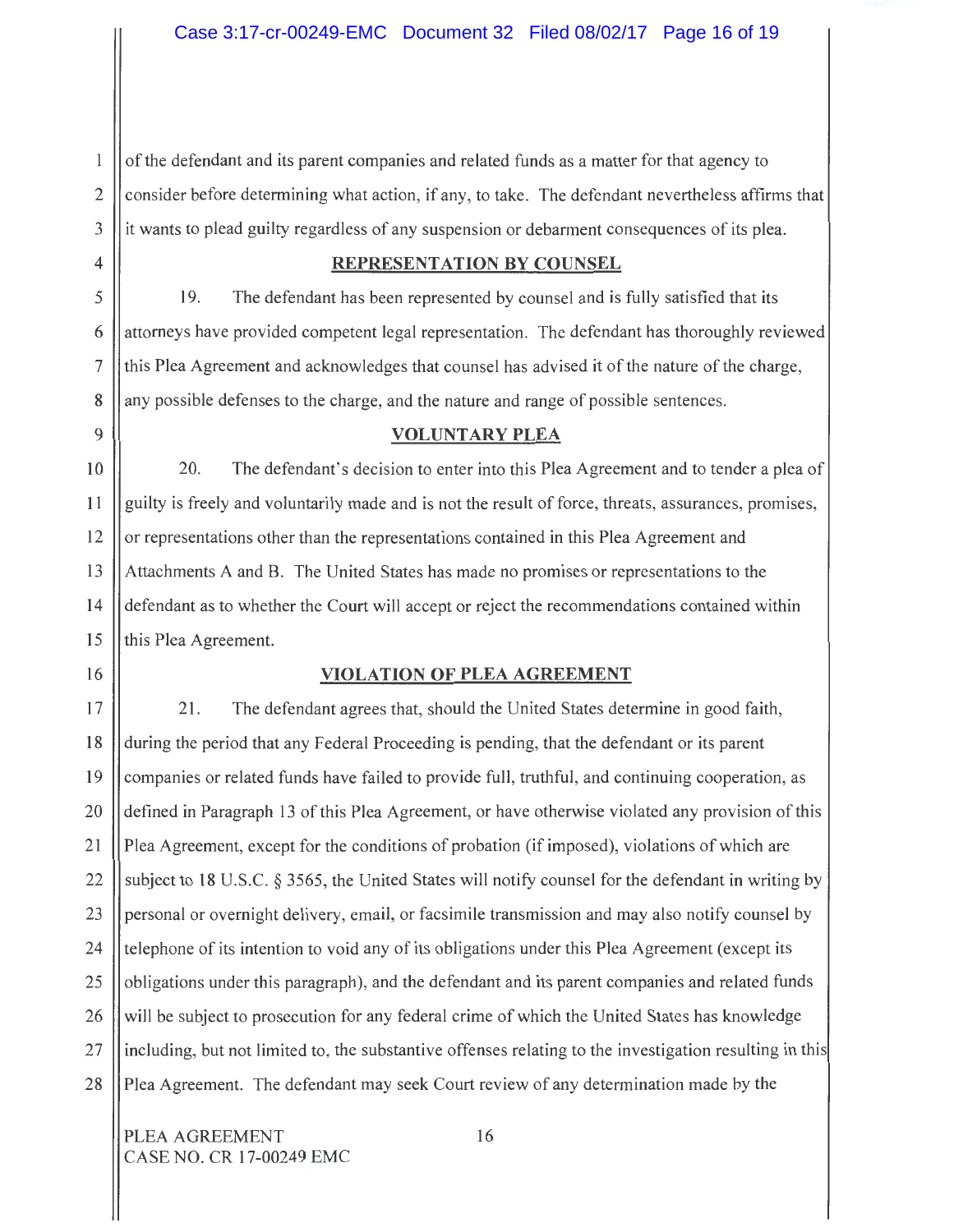United States under this paragraph to void any of its obligations under this Plea Agreement. The  $\mathbf{1}$ defendant agrees that, in the event that the United States is released from its obligations under 2 3 this Plea Agreement and brings criminal charges against the defendant or its parent companies or 4 related funds for any offense referred to in Paragraph 15 of this Plea Agreement, the statute of limitations period for such offense will be tolled for the period between the date of signature of 5 this Plea Agreement and six (6) months after the date the United States gave notice of its intent 6 7 to void its obligations under this Plea Agreement.

8 22. The defendant understands and agrees that in any further prosecution of it or its parent companies or related funds resulting from the release of the United States from its obligations under this Plea Agreement because of the defendant's or its parent companies' or related funds' violation of this Plea Agreement, any documents, statements, information, testimony, or evidence provided by it; its parent companies or related funds; the individuals listed in Paragraph I of Attachment B filed under seal; or its or its parent companies' current directors, officers, or employees, including the stipulated factual basis in Paragraph 4 of this Agreement, to attorneys or agents of the United States, federal grand juries, or courts, and any leads derived therefrom, may be used against it or its parent companies or related funds. In addition, the defendant unconditionally waives its right to challenge the use of such evidence in any such further prosecution, notwithstanding the protections of Fed. R. Evid. 410. 9 10 I I 12 13 14 15 I 6 17 I 8

# 19 **ENTIRETY OF AGREEMENT**

20 **23.** This Plea Agreement and Attachments A and B constitute the entire agreement between the United States and the defendant concerning the disposition of the criminal charge in this case. This Plea Agreement cannot be modified except in writing, signed by the United States and the defendant. 21 22 23

24 || 24. The undersigned is authorized to enter this Plea Agreement on behalf of the defendant as evidenced by the Resolution of the Board of Directors of the defendant attached to, and incorporated by reference in, this Plea Agreement. 25 26

 $27 \;$  II W

 $28 \,$  || \\

PLEA AGREEMENT 17 CASE NO. CR 17-00249 EMC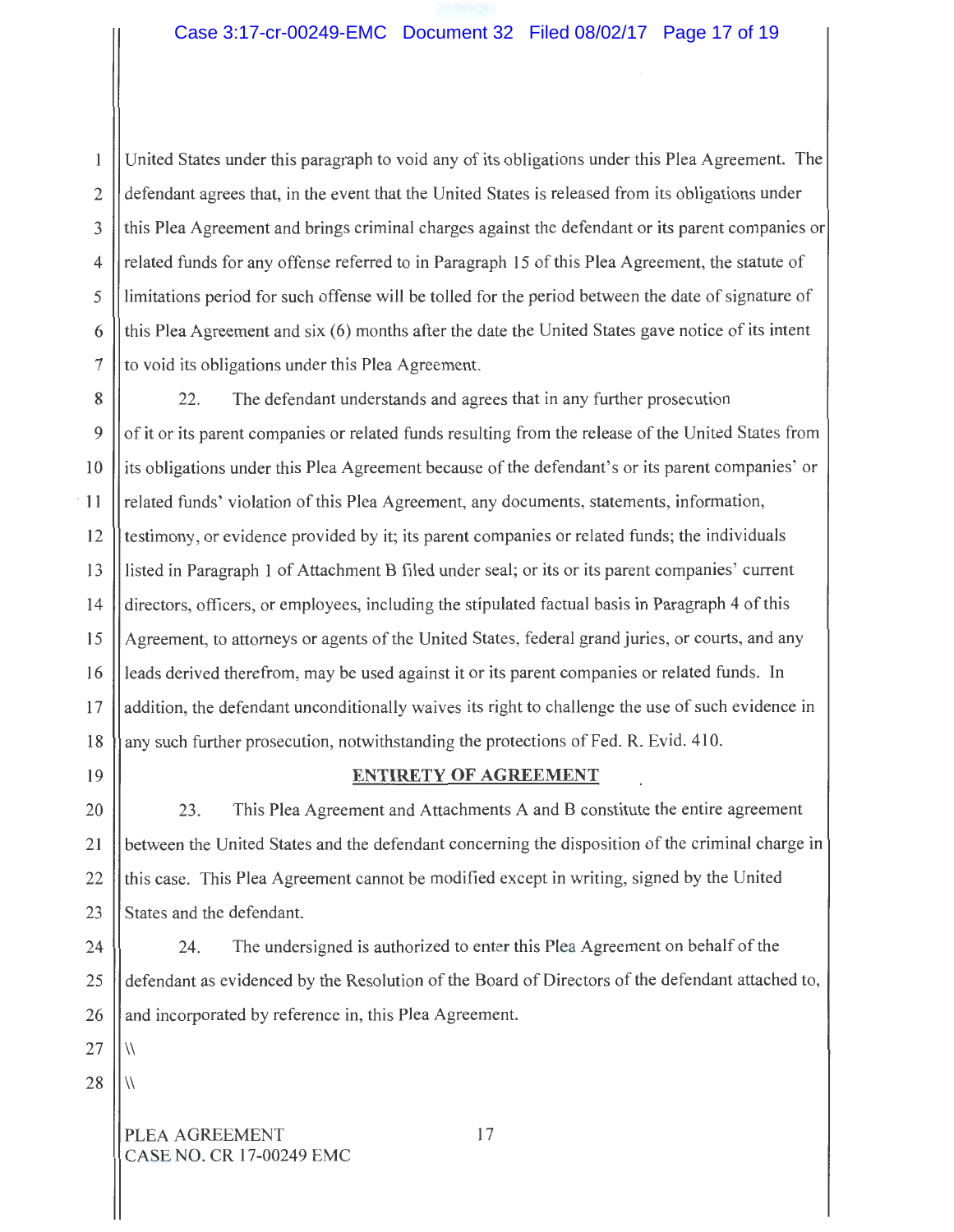25. The undersigned attorneys for the United States have been authorized  $\mathbf{1}$ 2 by the Attorney General of the United States to enter this Plea Agreement on behalf of the 3 United States.

5

7

26. A facsimile or PDF signature will be deemed an original signature for the purpose of executing this Plea Agreement. Multiple signature pages are authorized for the purpose of executing this Plea Agreement. 4 6

Respectfully submitted,

8  $\left\{ \mathbf{B}\right\}$   $\mathbf{B}\mathbf{Y}$ : ir A. Whe BY: Jill Irvin Leslie A. Wulff IO Senior Vice President and General Counsel Manish Kumar Bumble Bee Foods, LLC Ann Cho Lucas 11 Trial Attorneys 12 United States Department of Justice Antitrust Division 13 14 || Dated<u>: Dated: Dated: Dated: Dated: Dated: Dated: Dated: Dated: Dated: Dated: Dated: </u> 15  $\begin{array}{c|c|c|c} 13 & B & B & C \\ \hline 16 & B & C & C & C \\ \hline \end{array}$ Richard G. Parker 17 Mark A. Racanelli Steven J. Olson 18 O'Melveny & Myers LLP Counsel forBumble Bee Foods, LLC 19 20 Dated: **Dated:** 21 22 23 24 25 26 27 28 PLEA AGREEMENT 18

CASE NO. CR 17-00249 EMC